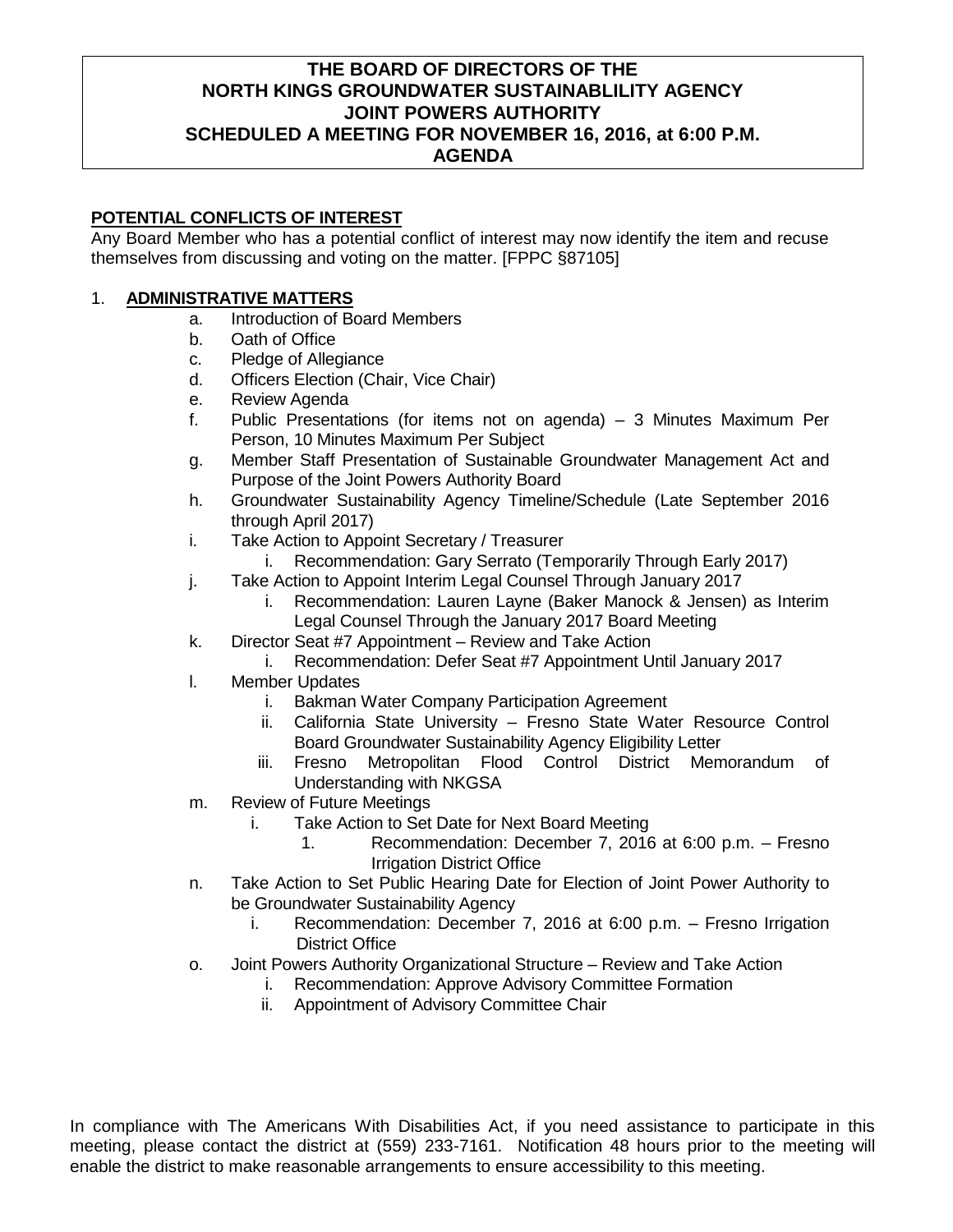## **THE BOARD OF DIRECTORS OF THE NORTH KINGS GROUNDWATER SUSTAINABLILITY AGENCY JOINT POWERS AUTHORITY SCHEDULED A MEETING FOR NOVEMBER 16, 2016, at 6:00 P.M. AGENDA**

## 2. **LEGAL MATTERS**

- a. Conflict of Interest Code Review and Take Action
	- i. Recommendation: Adopt Conflict of Interest Code
- b. Bylaws (Final due at January 2017 Board Meeting)
- c. Insurance
- d. Legal Counsel RFP (Request for Proposal) Review and Take Action
	- i. Recommendation: Release/Public Notice RFP to be due December 16, 2016. Review Committee to Interview/Review. Board to be Provided Recommendation Prior to January 2017 Board Meeting
- e. Technical Engineering Consultant RFQ (Request for Qualifications) Review and Take Action
	- i. Recommendation: Release/Public Notice RFQ to be due December 16, 2016. Review Committee to Interview/Review. Board to be Provided Recommendation Prior to January 2017 Board Meeting

## 3. **FINANCIAL MATTERS**

- a. Administrative/Fiscal Agent Agreement Review and Take Action
	- i. Recommendation: Approve Administrative/Fiscal Agent Agreement with FID for Services
- b. Purchasing and Procurement Policy Review and Take Action
	- i. Recommendation: Temporarily Use Policy of Administrative/Fiscal Agent Until JPA Adopts its Own
- c. Remainder of Fiscal Year 2016-2017 JPA/GSA Budget (November 16, 2016 through June 30, 2017) – Review and Take Action
	- i. Recommendation: Adopt Proposed Budget

## 4. **DIRECTORS REPORT**

## 5. **ADJOURNMENT**

Note: This agenda is posted pursuant to the provisions of the Government Code commencing at Section 54950. The date of this posting is November 10, 2016. Posting locations are: 1) District Office; 2) FID Website; and 3) Mailbox located in front of 2907 S Maple Avenue – Fresno, CA (24 hour access available on District website and in the mailbox in front of building).

"In accordance with California Government Code Section 54957.5, any writing or document that is a public record, relates to an open session agenda item and is distributed less than 72 hours prior to a regular meeting, will be made available for public inspection in the District offices during normal business hours. If, however, the document is not distributed until the regular meeting to which it relates, then the document or writing will be made available to the public at the location of the meeting."

In compliance with The Americans With Disabilities Act, if you need assistance to participate in this meeting, please contact the district at (559) 233-7161. Notification 48 hours prior to the meeting will enable the district to make reasonable arrangements to ensure accessibility to this meeting.